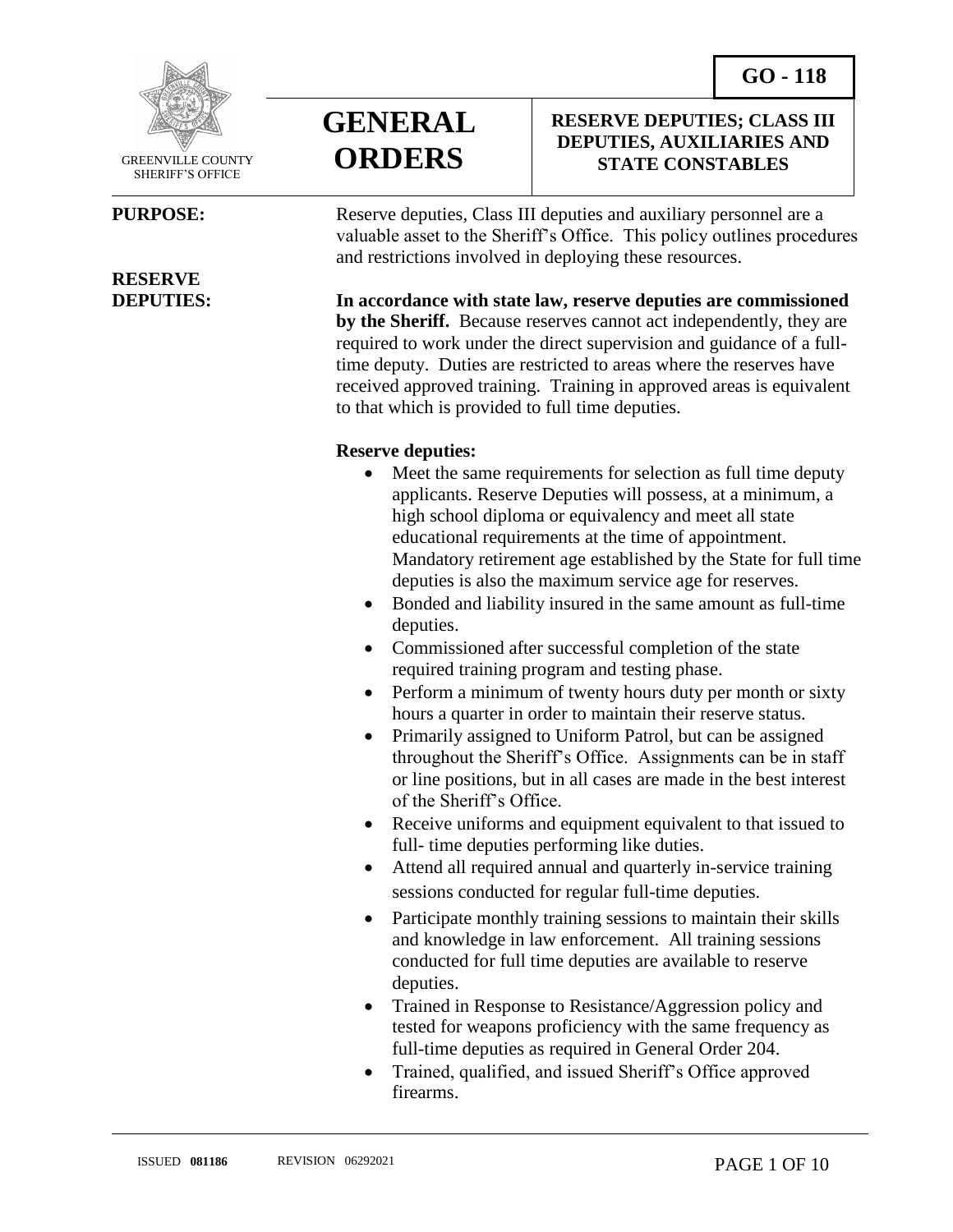- Certified/issued less-lethal weapons
- Trained in CPR and first aid.
- Trained in presenting courtroom testimony.
- Trained in communicating on Sheriff's Office communication equipment.
- Participate in public awareness programs, such as Child Safe, Crime Watch, and other related programs.

#### **Under direction and supervision of a full time deputy, reserve deputies:**

- Assist with arrests and transportation of detainees to detention.
- Assist with securing and protecting crime scenes.
- Assist investigating deputies in interviews and taking statements from victims and witnesses.
- Assist in searches of buildings, residences, vehicles, and people.
- Assist in crowd and traffic control.
- Inventory vehicles prior to towing.

#### **Reserve deputies are prohibited from:**

- Signing search warrants.
- Signing arrest warrants.
- Issuing citations or receiving an assigned state ticket book.
- Responding independently to calls for service.
- Serving mental or civil papers.
- Making independent traffic stops.
- Driving patrol vehicles unless exigent circumstances apply and/or approved by a supervisor.
- Investigating traffic collisions.
- Independently investigating criminal cases.
- Engaging in secondary employment in any law enforcement or security capacity.

### **OFF DUTY CARRYING**

**OF FIREARMS:** Reserve Deputies may carry issued service weapons while off duty and are approved for special weapons in accordance to General Order 204.

> **The Reserve Deputy Program** is assigned to a Lieutenant in Uniform Patrol. Records of time worked are kept on file in the Administration Division.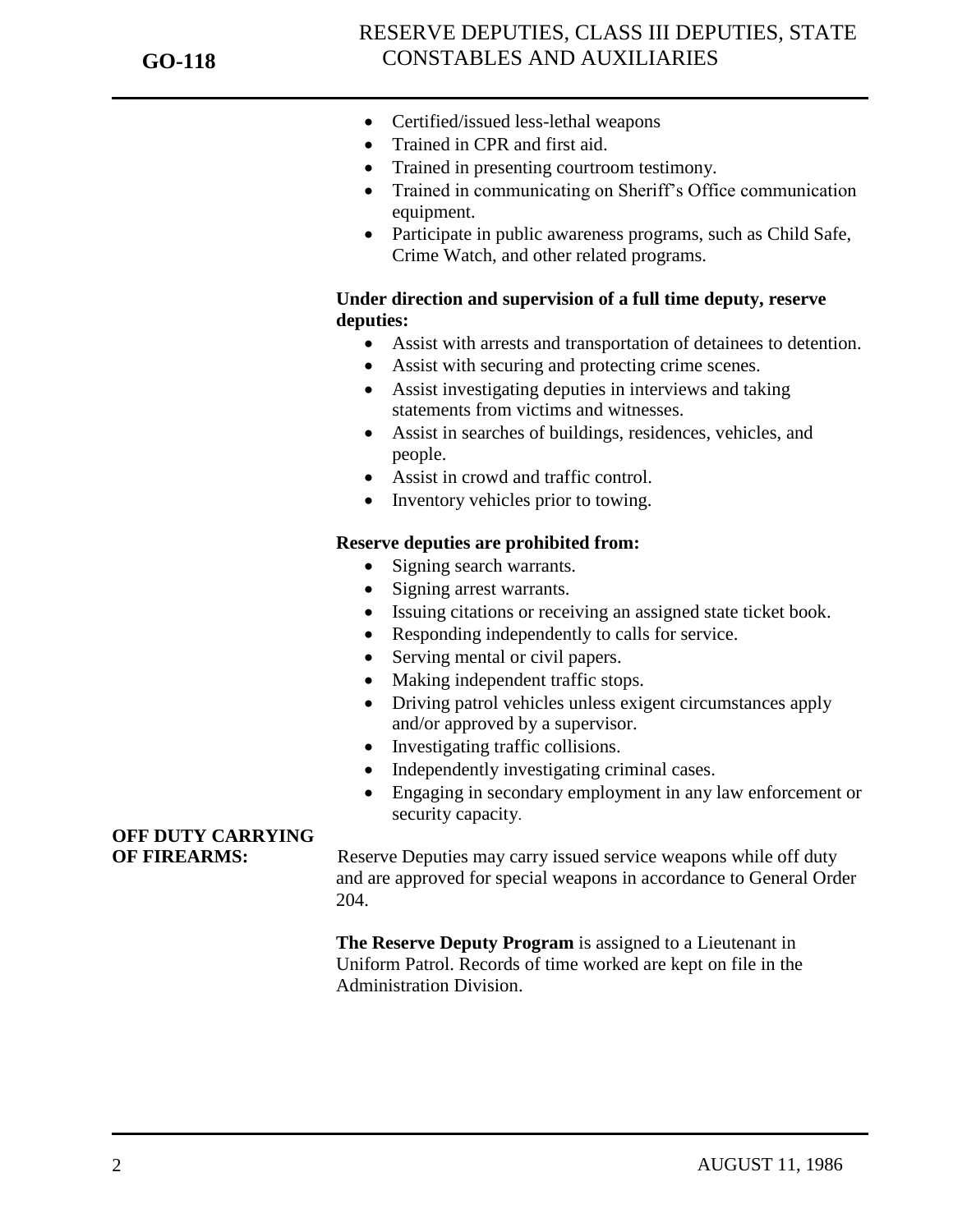### RESERVE DEPUTIES, CLASS III DEPUTIES, STATE CONSTABLES AND AUXILIARIES

### **CLASS III DEPUTY:**

j

#### **In accordance with state law, the Sheriff may designate certain sworn positions that may be filled with personnel who are certified as Class III SLE.**

The purpose and intent of Class III commissioned deputies is to provide specific law enforcement services which by nature are unique, limited in scope, and limited in powers of arrest. **As a result, deputies certified as Class III may not act independently to perform general law enforcement**. Class III deputies are not granted full custodial arrest powers, and thus their duties are restricted to specific areas where the Class III deputies have particular expertise and have received approved training. Training in approved areas must be equivalent or greater to that which is provided to full time deputies. Examples of assignments of Class III deputies are, but are not limited to:

- Environmental Control
- Court Security
- Legal Investigator
- Certain training positions
- Prisoner Transport
- SWAT Medics
- Certain E911 personnel
- Administration (Duty/Desk deputy)

The Sheriff may designate that certain Class III positions have greater administrative authority than other positions due to the nature of the assignment and the expertise of the personnel assigned to that position. In no way is a Class III deputy permitted to exceed the statutory limitations of authority that apply to a Class III law enforcement officer and act as a direct supervisor of Class I personnel performing law enforcement functions with the public.

#### **Class III Deputies:**

• Must meet the same requirements for selection as full time deputy applicants with the exception of the physical abilities testing. Class III deputies will possess, at a minimum, a high school diploma or equivalency and meet all state educational requirements at the time of appointment.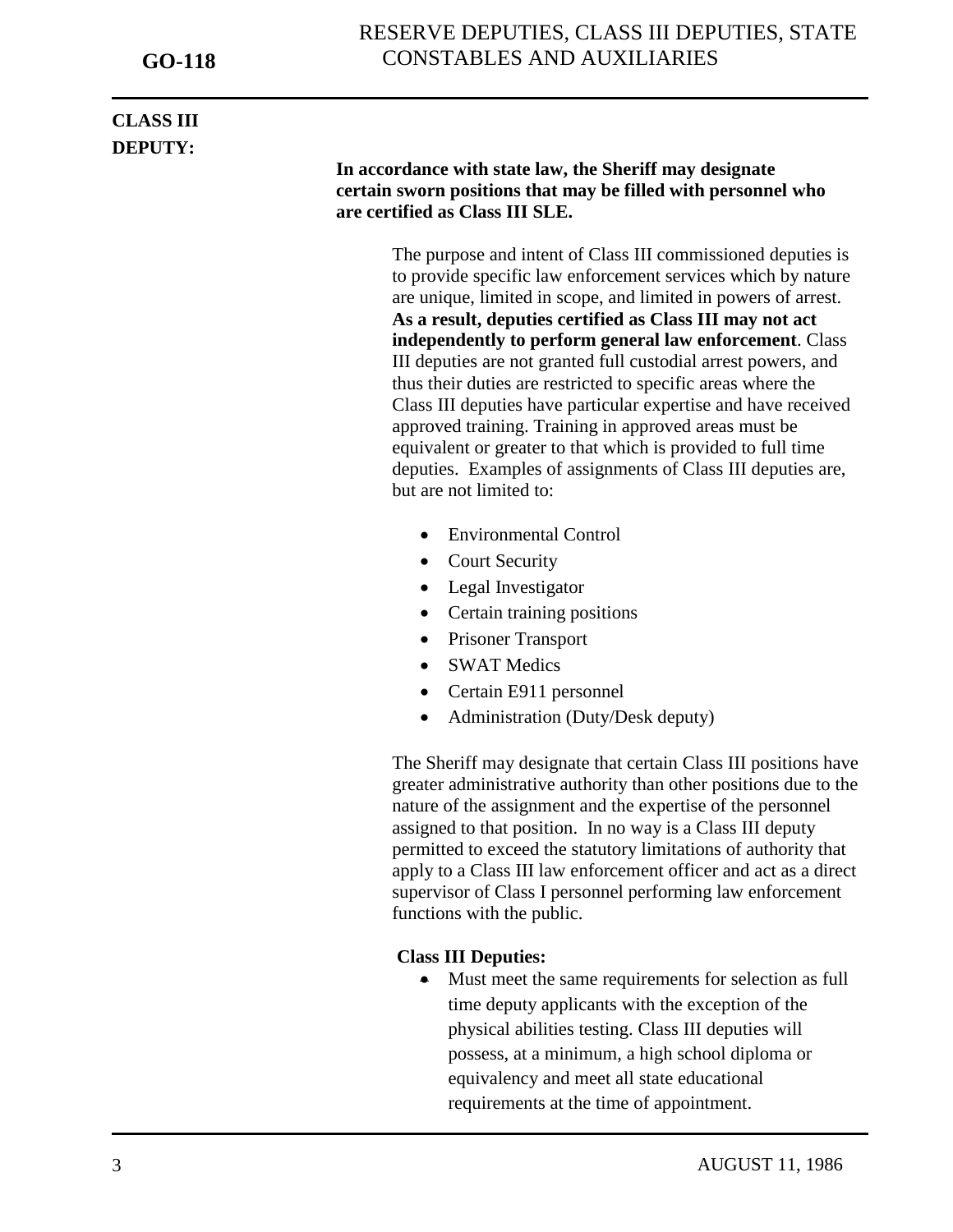- Bonded and liability insured in the same amount as Class I deputies.
- Commissioned after successful completion of the state required training program and testing phase.
- Will be available for callout as needed to assist with those duties authorized by state law or regulation.
- Assigned specifically to unit commanders overseeing their area of expertise, but can be assigned throughout the Sheriff's Office. Assignments can be in staff or line positions, but in all cases are made in the best interest of the Sheriff's Office and the citizens of Greenville County.
- Receive uniforms and equipment equivalent to that issued to Class I deputies performing like duties.
- Attend all required annual and quarterly in-service training sessions conducted.
- Attend specialized training sessions to maintain their skills and knowledge when appropriate.
- Trained in Response to Resistance/Aggression policy and tested for weapons proficiency with the same frequency as Class I deputies as required in General Order 204.
- Be trained with, qualified, and issued Sheriff's Office approved firearms.
- May carry approved weapons off-duty if they qualify as provided in General Order 204 and are qualified according to H.R. 218, the Law Enforcement Officer's Safety Act, Public Law 108-277 (2004) or otherwise have special authorization from the Sheriff.
- Certified/issued less-lethal weapons
- Trained in CPR and first aid.
- Trained in presenting courtroom testimony.
- Trained in communicating on Sheriff's Office communication equipment.
- Participate in public awareness programs, such as Child Safe, Crime Watch, and other related programs.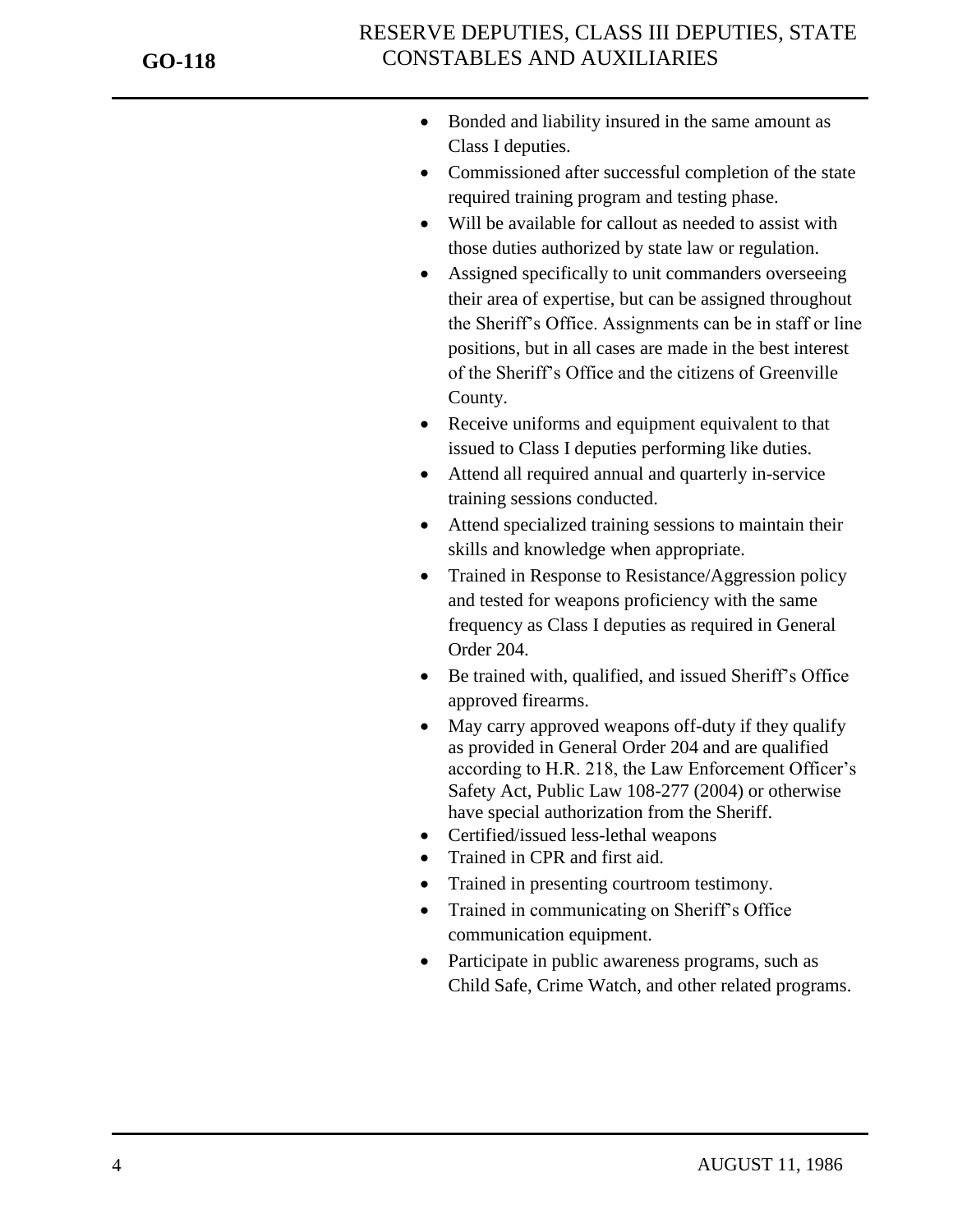#### **CLASS III BASIC CERTIFICATION**

Basic Class III deputies under the direct supervision or authorization of a sergeant or higher ranking deputy may only perform the following duties:

- Service of lower risk or administrative civil process while in proximate contact with a Class I certified deputy.
- Crime scene, evidence collection/processing, forensic services.
- Victims services
- Administrative duties including but not limited to duty/desk deputy
- Service of arrest warrants and Uniform Traffic tickets upon persons in custody at a detention facility or in the company of a Class I Deputy.
- Service of Search Warrants in the following circumstances: on third parties, such as cell phone companies or utilities: and on property that is in the custody of law enforcement such as an impounded vehicle, briefcase or luggage.

**NOTE: Basic Class III deputies are not authorized to Carry a firearm while performing any of the Law Enforcement duties.**

#### **CLASS III ADVANCED CERTIFICATION**

**Under the direct supervision or authorization of a sergeant or higher ranking deputy, Class III Advanced deputies are empowered to perform the following duties:**

- Courthouse and courtroom security
- Service of lower risk or administrative civil process, service of higher risk process requires the company of a Class I Deputy.
- Safety and Security patrols on property owned, operated, managed or maintained by the agency in which the Class III advanced deputy is employed.
- May make a custodial arrest for a crime that occurs in their presence, but only while engaged in their primary duties, however they are not authorized to make a custodial arrest while not engaged in their primary duties.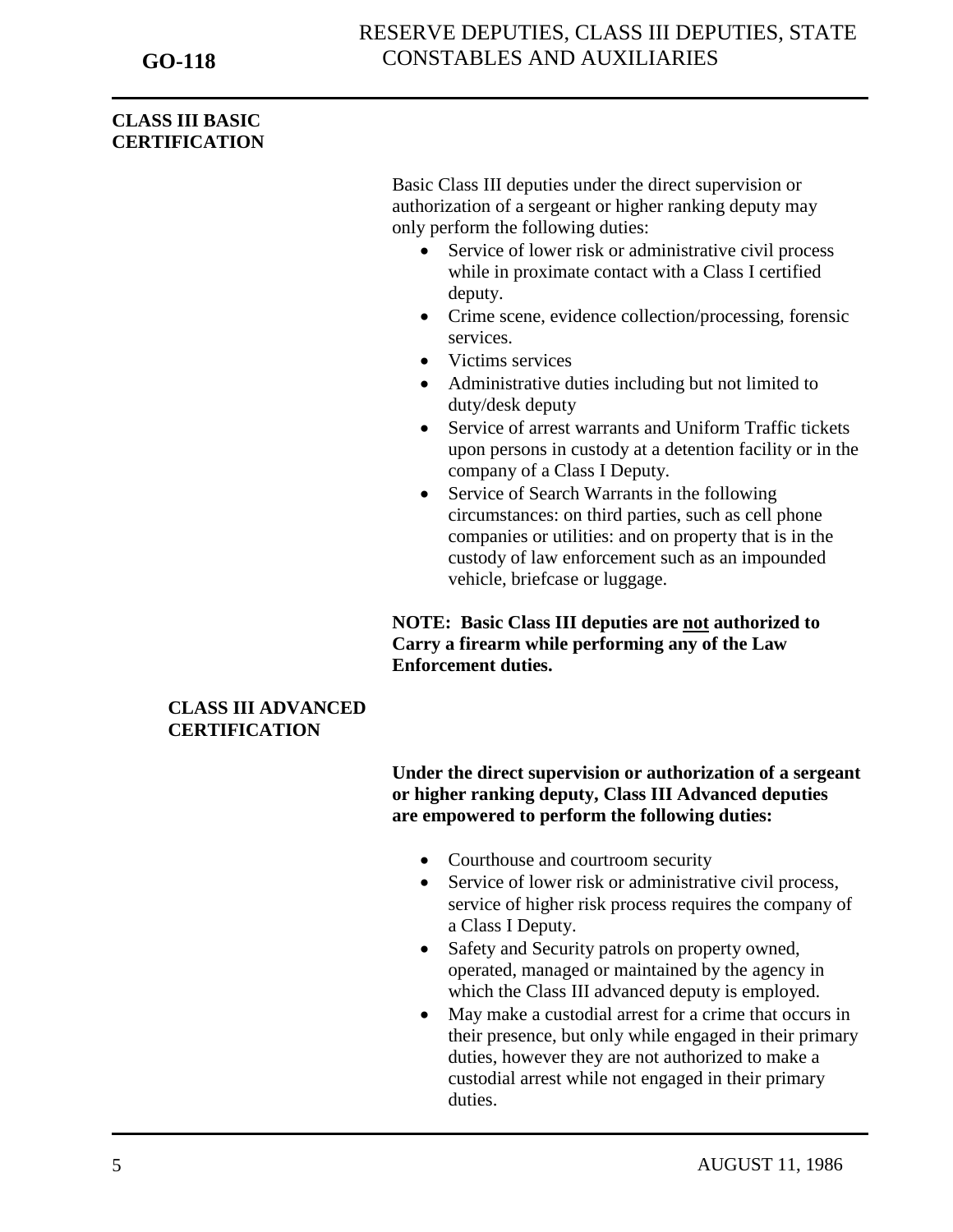### RESERVE DEPUTIES, CLASS III DEPUTIES, STATE CONSTABLES AND AUXILIARIES

- Animal control including the issuance of Arrest Warrants and Uniform Traffic Tickets for violations of State Statutes and ordinances related to animal control.
- Assist with arrests and transportation of detainees to detention.
- Assist with securing and protecting crime scenes.
- Assist in the service of search warrants.
- Assist other investigating deputies in interviews and taking statements from victims and witnesses.
- Assist in searches of buildings, residences, vehicles, and people.
- Assist in crowd and traffic control.
- Inventory vehicles prior to impound.
- Conduct administrative investigations or inquiries.
- Apply principals of Human Relations.
- Front desk duties.

#### **Class III Advanced deputies may perform the following duties only as required by their assignment:**

- Respond independently to calls for service specifically related to their assignment.
- Issue citations for violations specifically related to their assignment.
- Participate in traffic stops assisting Class I deputies.
- Drive Sheriff's Office vehicles that are assigned for their employment purposes. (This does not include driving of a patrol vehicle when acting in a capacity of a Deputy unless exigent circumstances apply)
- Assist in the investigation of traffic collisions and conduct other administrative investigations.
- Conduct investigations of criminal cases as required by their assignment.

#### **Class III deputies will not:**

- Supervise Class I deputies in law enforcement duties.
- Independently take law enforcement action outside of their duty assignment unless accompanied by a Class I deputy, except in the case of extraordinary circumstances to prevent loss of life or great bodily harm.
- Serve mental papers.
- Engage in vehicle pursuits.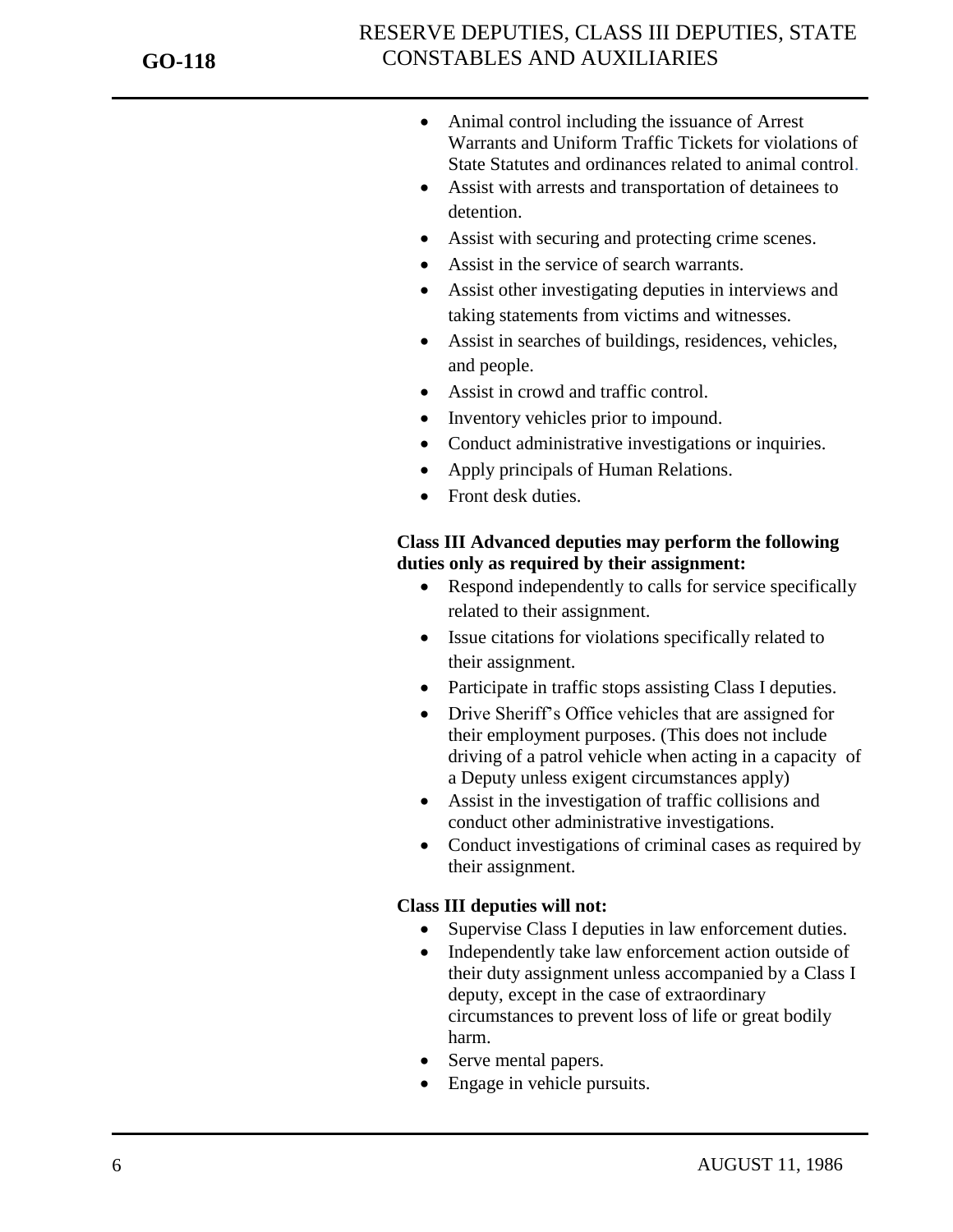| <b>AUXILIARIES:</b> | Organized volunteers, such as Explorer Scouts and Search/Rescue<br>Units can be utilized as auxiliaries in day-to-day functions of the<br>Sheriff's Office, as well as during large-scale events or emergencies.                                                                                                                                                                                                                                                                                                                                                                                                                                                                                                                                                                                                                                                                                                       |
|---------------------|------------------------------------------------------------------------------------------------------------------------------------------------------------------------------------------------------------------------------------------------------------------------------------------------------------------------------------------------------------------------------------------------------------------------------------------------------------------------------------------------------------------------------------------------------------------------------------------------------------------------------------------------------------------------------------------------------------------------------------------------------------------------------------------------------------------------------------------------------------------------------------------------------------------------|
|                     | The following guidelines apply to the use of auxiliaries:<br>Auxiliaries are not commissioned as law enforcement<br>officers.<br>Auxiliaries are used in functions where the<br>likelihood of making arrests is minimal.<br>Auxiliaries are not to be assigned to duties<br>$\bullet$<br>requiring a sworn deputy.<br>If auxiliaries are used in a role beyond normal<br>$\bullet$<br>civilian support duties, they receive training<br>appropriate to the duties anticipated; for example,<br>disaster relief. Disaster relief would require<br>classroom as well as field training.<br>Auxiliaries are uniformed in a manner clearly<br>distinguishing them from sworn deputies.<br>When uniforms are not available, auxiliaries are to<br>wear a designated armband as a minimum means<br>of distinguishing their status.<br>Use of auxiliaries is coordinated through the Public<br>$\bullet$<br>Affairs Division. |
| <b>STATE</b>        |                                                                                                                                                                                                                                                                                                                                                                                                                                                                                                                                                                                                                                                                                                                                                                                                                                                                                                                        |
| <b>CONSTABLES:</b>  | State Constables are non-compensated volunteer Law<br>Enforcement Officers who are appointed by the Governor of the<br>State of South Carolina. Commissioning as a State Constable<br>confers certain Law Enforcement authority and responsibilities and<br>enables them to participate in highly visible and significant law<br>enforcement duties with a full time Deputy. State Constables are<br>regulated by the State Law Enforcement Division and their<br>commissions are contingent upon successfully meeting training<br>requirements and regulatory requirements as required by SLED.                                                                                                                                                                                                                                                                                                                       |
| <b>ASSIGNMENT:</b>  | State Constables are assigned to the Uniform Patrol and Support<br>Divisions under the direct supervision of the divisional Captain or<br>their designee.                                                                                                                                                                                                                                                                                                                                                                                                                                                                                                                                                                                                                                                                                                                                                              |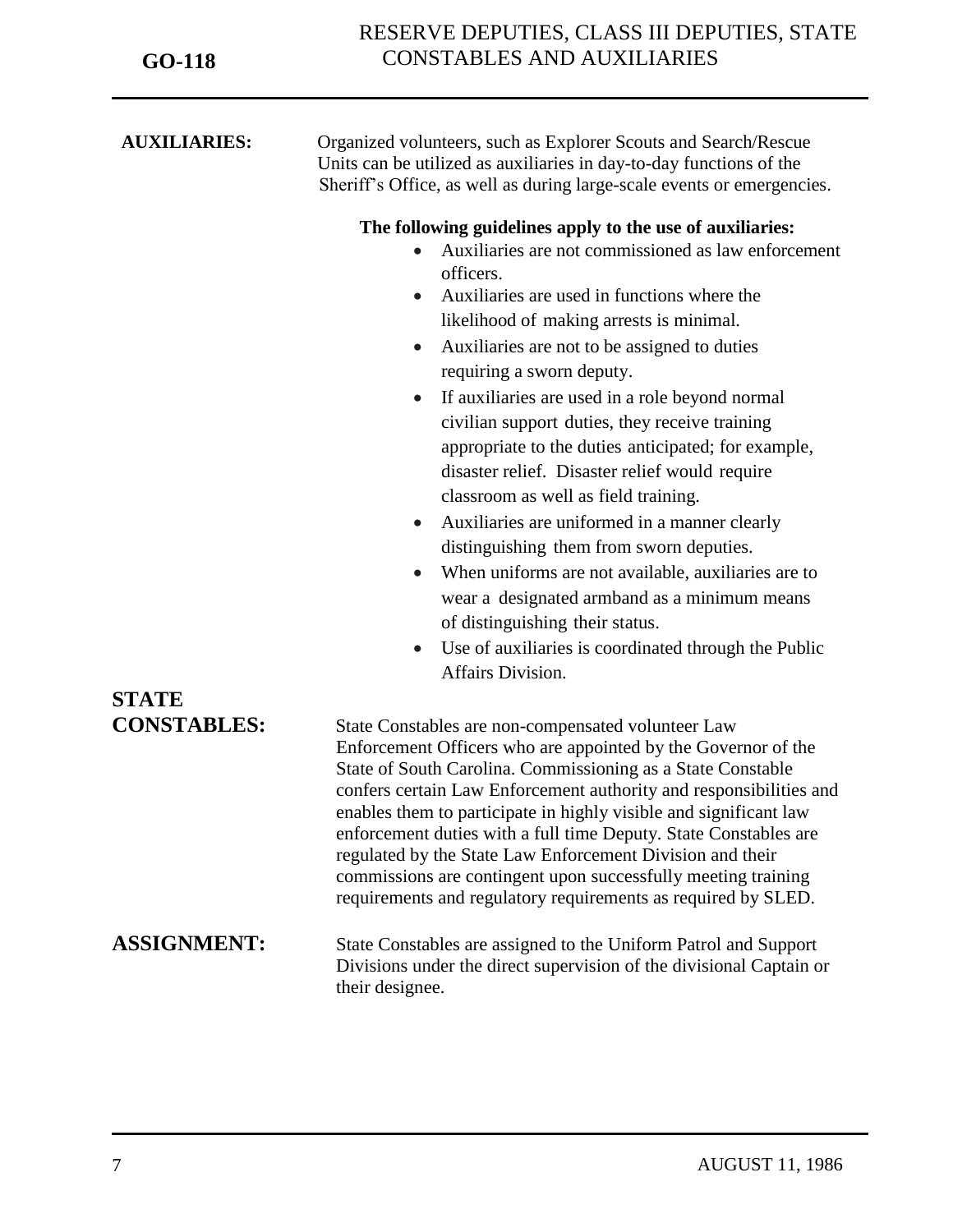#### **The Supervisor will be responsible for:**

- Obtaining a list of commissioned constables that will be provided by the local state constable district officer every six months. Contact SLED to request to utilize constables and confirm the eligibility of the list of commissioned constables to work.
- Ensure that each State Constable desiring to assist the Sheriff's Office has met all the requirements of this policy and holds a valid commission from SLED.
- Scheduling and requesting assistance through the district officer.
- Providing the Sheriff with periodic updates as requested.
- While assisting the Sheriff's Office, constables shall be supervised by the supervisor on duty to which they are assigned. Any officer charged with the supervision of a constable shall immediately report any violations of this policy or any Sheriff's Office Policy to their immediate supervisor.

# **TRAINING**

**REQUIREMENTS:** In order to be eligible to assist the Sheriff's Office, State Constables must, at a minimum, meet the following training requirements:

- State Constables must maintain their commission through the State Law Enforcement Division. The constable supervisor will ensure that each constable is duly commissioned.
- State Constables will be provided access to Sheriff's Office policies. Constables will complete a verification form certifying that they have read, understand, and agree to abide by all policies and procedures.
- State Constables must complete SLED-approved annual in-service training each year. Constables are required to attend a departmental annual in-service training session taught by SCCJA certified law enforcement instructors or in-service training provided by a Technical Education College, the S.C. Criminal Justice Academy, or other providers specifically approved by SLED. Constables must provide written documentation to the supervisor for in-service training that has been completed outside of the department.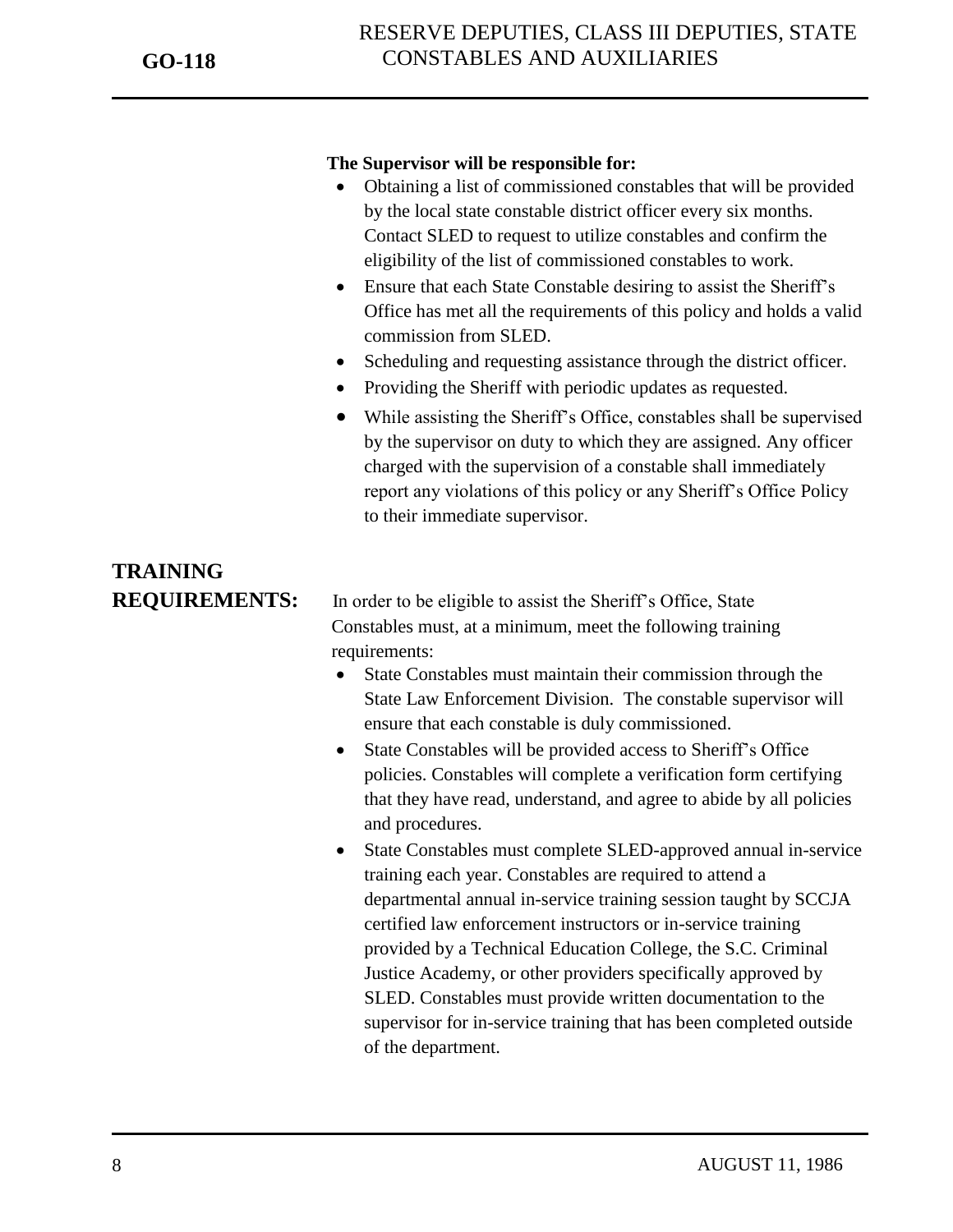|                     | State Constables must be trained and certified in any lethal or less<br>lethal weapon(s) they carry while on duty with the Sheriff's<br>Office. State Constables are required to provide written<br>documentation to the supervisor that they have successfully<br>completed and are certified through SLED in lethal and less lethal<br>weapons.                                                                   |  |
|---------------------|---------------------------------------------------------------------------------------------------------------------------------------------------------------------------------------------------------------------------------------------------------------------------------------------------------------------------------------------------------------------------------------------------------------------|--|
| <b>TERMINATION/</b> |                                                                                                                                                                                                                                                                                                                                                                                                                     |  |
| <b>DENIAL:</b>      | State Constables may have their volunteer participation terminated/denied:                                                                                                                                                                                                                                                                                                                                          |  |
|                     | Failing to follow the policies, procedures, and rules of the State                                                                                                                                                                                                                                                                                                                                                  |  |
|                     | Constable program as outlined by SLED;                                                                                                                                                                                                                                                                                                                                                                              |  |
|                     | Violations of department directives and procedures;                                                                                                                                                                                                                                                                                                                                                                 |  |
|                     | Violations of law as set out in the program; and<br>$\bullet$                                                                                                                                                                                                                                                                                                                                                       |  |
|                     | At the discretion of the Sheriff;                                                                                                                                                                                                                                                                                                                                                                                   |  |
|                     | No constable shall be allowed to assist the Sheriff's Office until                                                                                                                                                                                                                                                                                                                                                  |  |
|                     | all training requirements have been satisfied.                                                                                                                                                                                                                                                                                                                                                                      |  |
| <b>UNIFORM:</b>     | State Constables assisting the Sheriff's Office shall wear their Class A or                                                                                                                                                                                                                                                                                                                                         |  |
|                     | Class B uniforms as defined by the SC State Constable Policy and                                                                                                                                                                                                                                                                                                                                                    |  |
|                     | Procedure Manual.                                                                                                                                                                                                                                                                                                                                                                                                   |  |
|                     | Any constable reporting for work inappropriately dressed will not<br>be allowed to assist the Sheriff's Office.                                                                                                                                                                                                                                                                                                     |  |
| PATROL:             | The constable must at all times be in the company of a full time, on-duty<br>certified Deputy. "In the company of' means within sight and normal<br>conversational voice range, except while temporarily separated due to<br>unforeseen circumstances during a service call or incident, and when such<br>separation is necessary for effective handling of the incident, or to ensure<br>officer or public safety. |  |
|                     | The constable must remain in compliance at all times with all other                                                                                                                                                                                                                                                                                                                                                 |  |
|                     | requirements of this policy.                                                                                                                                                                                                                                                                                                                                                                                        |  |
|                     | The supervisor will be responsible for scheduling and assigning the constable                                                                                                                                                                                                                                                                                                                                       |  |
|                     | to a shift based on assistance requested.                                                                                                                                                                                                                                                                                                                                                                           |  |
| <b>SPECIAL</b>      |                                                                                                                                                                                                                                                                                                                                                                                                                     |  |
| <b>EVENTS:</b>      | Special Event means festivals, fairs, parades, or other scheduled events of                                                                                                                                                                                                                                                                                                                                         |  |
|                     | limited duration or emergency or critical incidents. The constable must at all                                                                                                                                                                                                                                                                                                                                      |  |
|                     | times be in proximate contact with a full time, certified Deputy. "Proximate                                                                                                                                                                                                                                                                                                                                        |  |
|                     | contact" means within sight and/or radio contact with a certified Deputy who                                                                                                                                                                                                                                                                                                                                        |  |
|                     | is in position to respond immediately to the constable's location.                                                                                                                                                                                                                                                                                                                                                  |  |